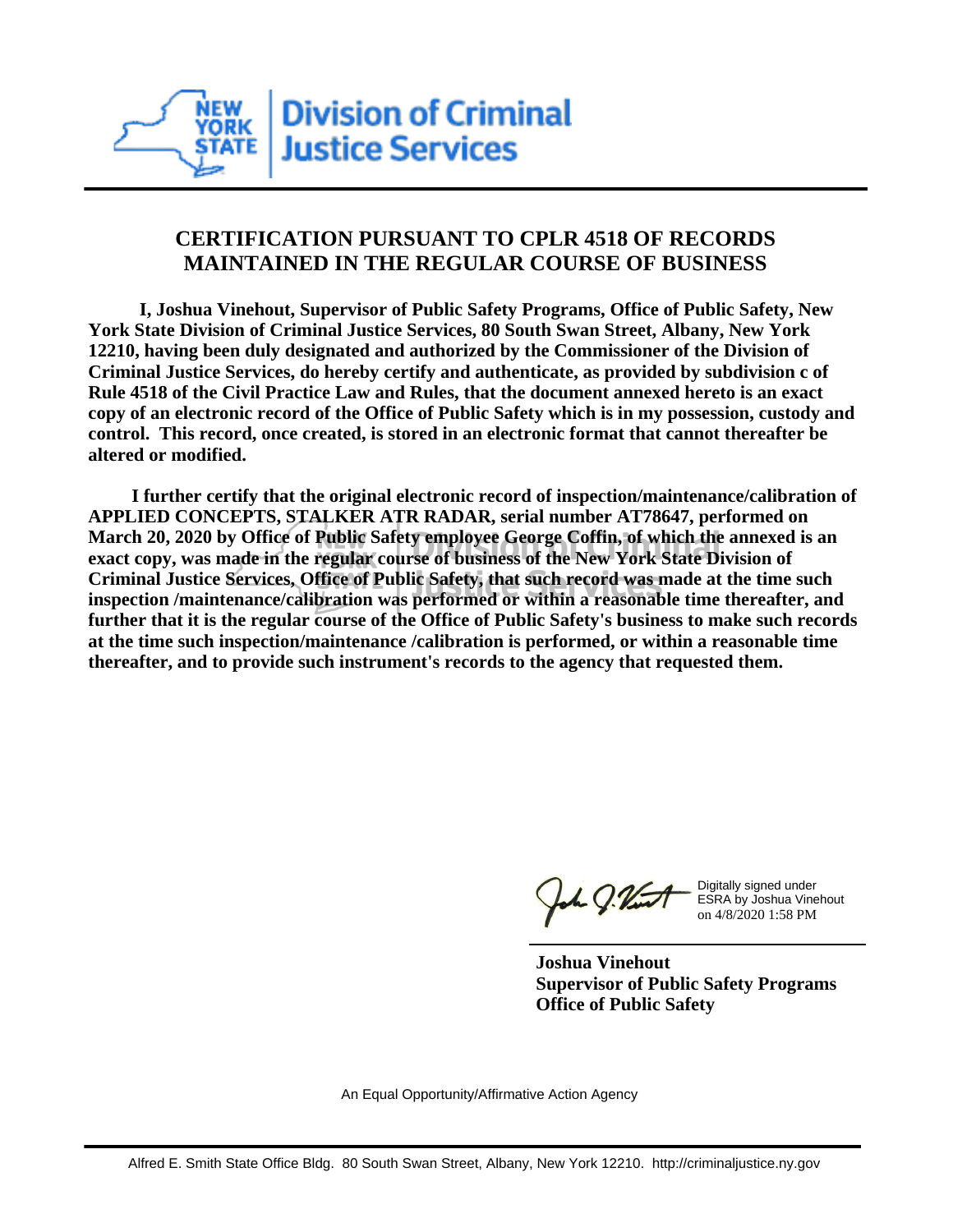## **RADAR RECORD OF INSPECTION / MAINTENANCE / CALIBRATION**

## **Name of Submitting Agency: Stony Point Town Police Department Manufacturer: APPLIED CONCEPTS Model: STALKER ATR Date: March 20, 2020 Serial Number: AT78647**

 **I hereby certify that APPLIED CONCEPTS RADAR, model STALKER ATR, serial number AT78647/ / N/A / / N/A, has been calibrated using standards whose accuracies are established by the National Bureau of Standards, or have been derived by the ratio type of self calibration techniques. Calibration has been effected by controlled tests performed on the date indicated above.**

| <b>Test No</b> | <b>Internal Standard</b>                   | <b>Test Result</b> |
|----------------|--------------------------------------------|--------------------|
|                | 40 MPH                                     | <b>40 MPH</b>      |
| <b>Test No</b> | <b>Certification Standard (Stationary)</b> | <b>Test Result</b> |
|                | 40 MPH                                     | 40 MPH             |
|                | 25 MPH<br>YORK                             | <b>25 MPH</b>      |
| <b>Test No</b> | <b>Certification Standard (Moving)</b>     | <b>Test Result</b> |
|                | <b>40 MPH</b>                              | <b>15 MPH</b>      |
|                | <b>25 MPH</b>                              |                    |

**Turning Fork Certification / Date of Certification: March 20, 2020**

| <b>Serial Number</b> | Frequency | <b>Test Result</b> |
|----------------------|-----------|--------------------|
| FB232191             | 4165 HZ   | 40 MPH             |

**The above stated tuning fork has been tested and found to oscillate at 4165 Hertz. It will cause a calibration signal of 40 MPH when used with a Doppler traffic radar operating at 34,700 Mhz.**

| <b>Serial Number</b> | Frequency | <b>Test Result</b> |
|----------------------|-----------|--------------------|
| FA130925             | 2613 HZ   | 25 MPH             |

**The above stated tuning fork has been tested and found to oscillate at 2613 Hertz. It will cause a calibration signal of 25 MPH when used with a Doppler traffic radar operating at 34,700 Mhz.**

 **I further certify that the entries made in these records were made at the time that the inspection /maintenance/calibration of the above identified RADAR was performed, or within a reasonable time thereafter.**

 *page 1 of 2* 

Digitally signed under ESRA by George Coffin on 3/20/2020 12:04 PM

**George Coffin Highway Safety Equipment Technician Office of Public Safety**

**\_\_\_\_\_\_\_\_\_\_\_\_\_\_\_\_\_\_\_\_\_\_\_\_\_\_\_\_\_\_\_\_\_\_\_\_\_**